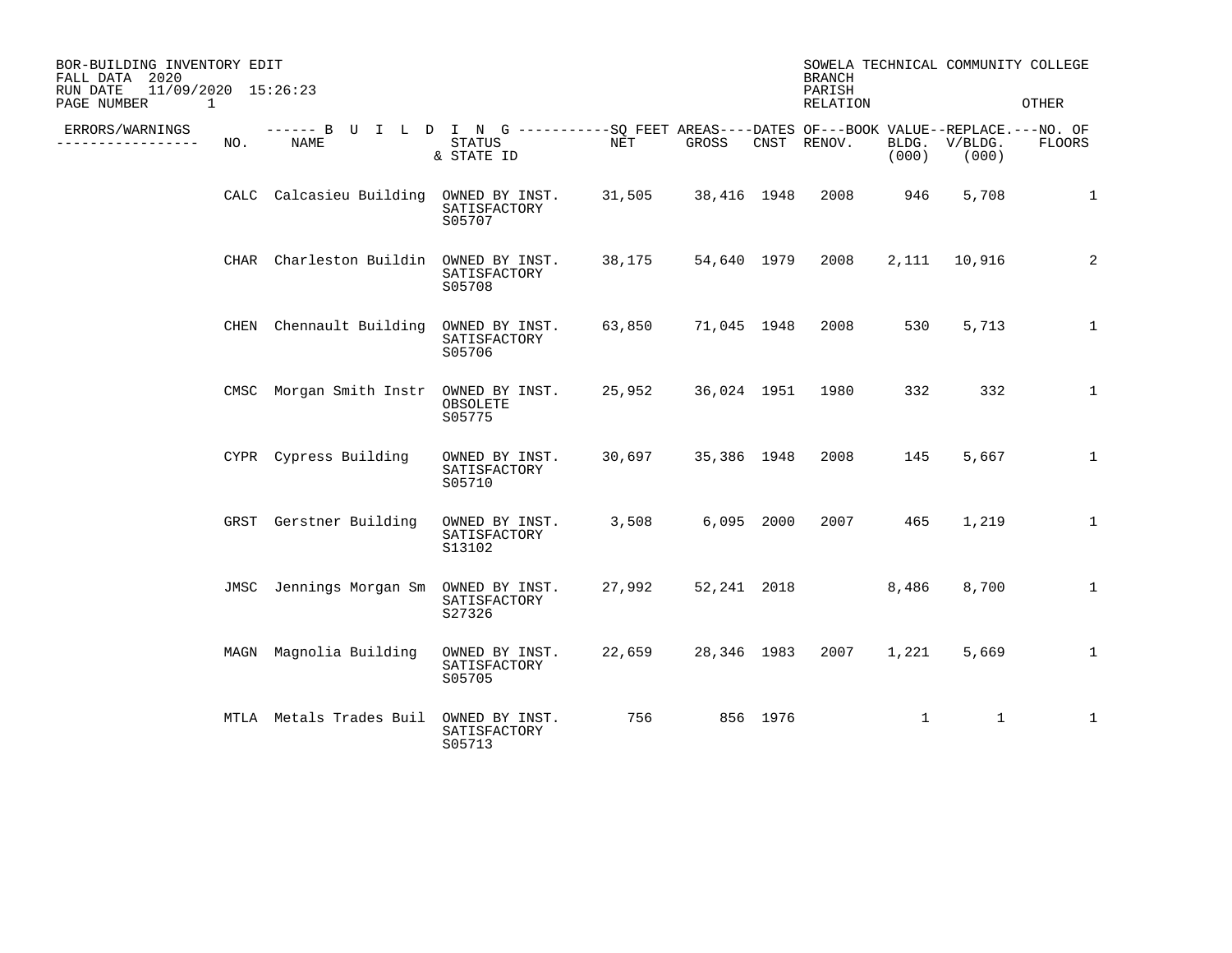| BOR-BUILDING INVENTORY EDIT<br>FALL DATA 2020<br>11/09/2020 15:26:23<br>RUN DATE |     |                                                                                                     |                                          |                      |        | SOWELA TECHNICAL COMMUNITY COLLEGE<br><b>BRANCH</b><br>PARISH |                        |              |
|----------------------------------------------------------------------------------|-----|-----------------------------------------------------------------------------------------------------|------------------------------------------|----------------------|--------|---------------------------------------------------------------|------------------------|--------------|
| PAGE NUMBER                                                                      | 2   |                                                                                                     |                                          |                      |        | RELATION                                                      |                        | <b>OTHER</b> |
| ERRORS/WARNINGS<br>--------------                                                | NO. | ------ B U I L D I N G -----------SQ FEET AREAS----DATES OF---BOOK VALUE--REPLACE.---NO. OF<br>NAME | STATUS<br>& STATE ID                     | NET                  | GROSS  | CNST RENOV.<br>(000)                                          | BLDG. V/BLDG.<br>(000) | FLOORS       |
|                                                                                  |     | MTLW Metals Trades Buil OWNED BY INST.                                                              | SATISFACTORY<br>S05712                   | 1,400   1,500   1977 |        | 6                                                             | 300                    | 1            |
|                                                                                  |     | NAAH Nursing & Allied H OWNED BY INST.                                                              | SATISFACTORY<br>S28634                   |                      |        | 28,312 45,770 2013<br>7,000                                   | 8,000                  | 2            |
| Q                                                                                |     | OAKD Oakdale - STCC Sit OWNED BY INST.                                                              | SATISFACTORY<br>S05335                   | 14,838               | 21,333 | 8,504                                                         | 5,900                  | $\mathbf{1}$ |
|                                                                                  |     | OKB0 Automotive Shop                                                                                | OWNED BY INST.<br>SATISFACTORY<br>S05336 |                      |        | 3,078 4,000 1977<br>99                                        | 429                    | $\mathbf{1}$ |
| QR                                                                               |     | OKB1 Welding Storage                                                                                | OWNED BY INST.<br>SATISFACTORY<br>S05337 | 942                  | 1,440  |                                                               | 85                     | $\mathbf{1}$ |
|                                                                                  |     | QR U OKB2 Supply Building                                                                           | OWNED BY INST.<br>SATISFACTORY<br>S05339 |                      | 512    |                                                               | 37                     | $\mathbf{1}$ |
| QR                                                                               |     | OKB4 Forestry Vehicle S                                                                             | OWNED BY INST.<br>SATISFACTORY<br>S05341 | 1,092                | 1,120  |                                                               | 17                     | $\mathbf{1}$ |
| OR.                                                                              |     | OKB5 Nursing Storage                                                                                | OWNED BY INST.<br>SATISFACTORY<br>S22187 | 192                  | 216    |                                                               | 15                     | $\mathbf{1}$ |
| QR                                                                               |     | OKB6 File Storage                                                                                   | OWNED BY INST.<br>SATISFACTORY<br>S22186 | 416                  | 495    |                                                               | 23                     | $\mathbf{1}$ |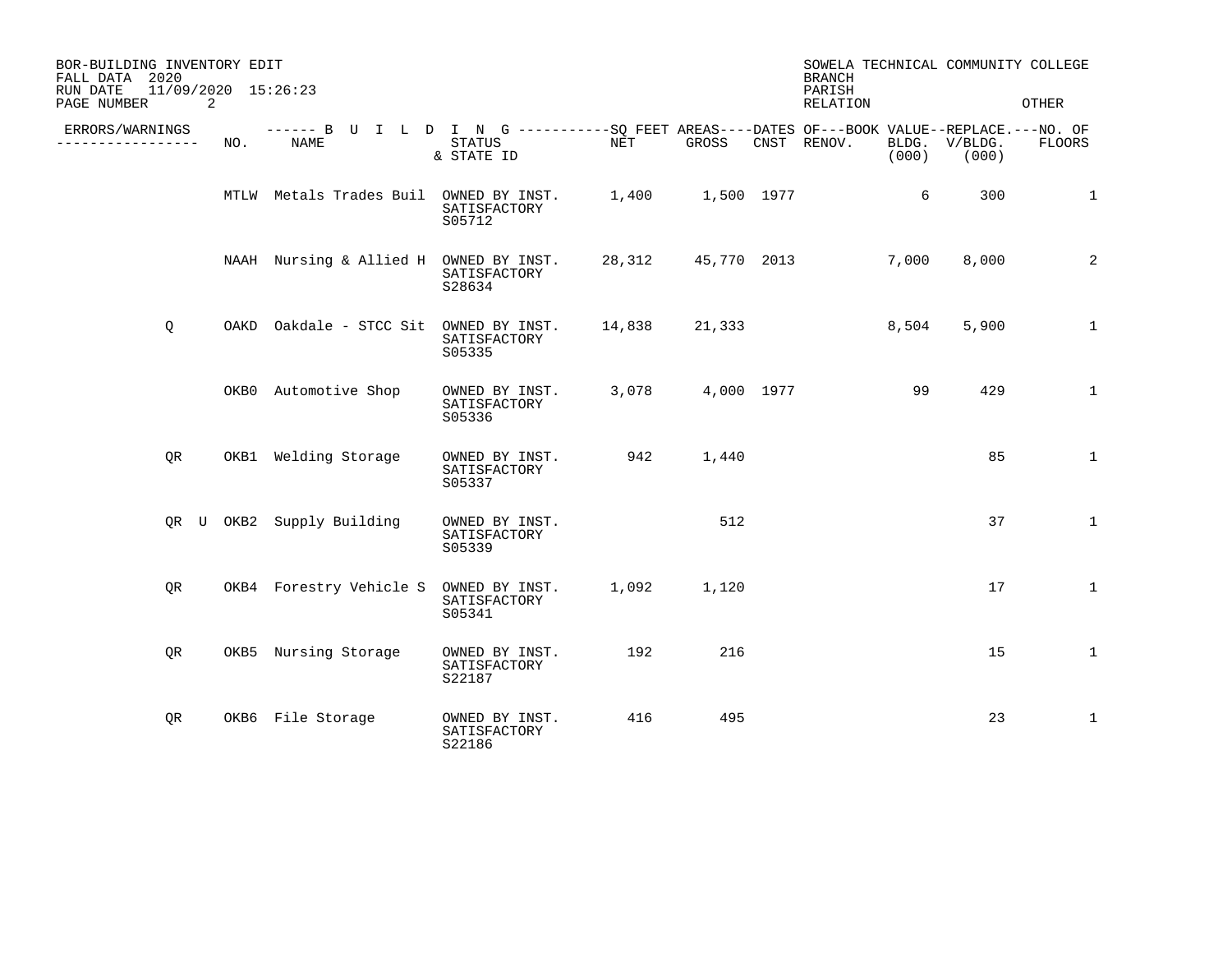| BOR-BUILDING INVENTORY EDIT<br>FALL DATA 2020<br>11/09/2020 15:26:23<br>RUN DATE |      |                                                                                                     |                                          |        |                    | SOWELA TECHNICAL COMMUNITY COLLEGE<br><b>BRANCH</b><br>PARISH |       |                        |              |
|----------------------------------------------------------------------------------|------|-----------------------------------------------------------------------------------------------------|------------------------------------------|--------|--------------------|---------------------------------------------------------------|-------|------------------------|--------------|
| PAGE NUMBER                                                                      | 3    |                                                                                                     |                                          |        |                    | RELATION                                                      |       |                        | OTHER        |
| ERRORS/WARNINGS                                                                  | NO.  | ------ B U I L D I N G -----------SO FEET AREAS----DATES OF---BOOK VALUE--REPLACE.---NO. OF<br>NAME | STATUS<br>& STATE ID                     | NET    | GROSS              | CNST RENOV.                                                   | (000) | BLDG. V/BLDG.<br>(000) | FLOORS       |
|                                                                                  |      | PELI Pelican Building                                                                               | OWNED BY INST.<br>SATISFACTORY<br>S05709 | 19,312 | 21,850 1979        | 2008                                                          | 678   | 3,728                  | $\mathbf{1}$ |
|                                                                                  |      | PTEC Process Technology OWNED BY INST.                                                              | SATISFACTORY<br>S28000                   | 9,612  |                    | 13,250 2012                                                   | 2,000 | 2,000                  | $\mathbf{1}$ |
|                                                                                  |      | RAAH Arts & Humanities                                                                              | OWNED BY INST.<br>SATISFACTORY<br>S21250 |        |                    | 33,472 48,544 2013                                            | 8,528 | 8,528                  | 2            |
|                                                                                  |      | SRDA Rotundra Areas                                                                                 | OWNED BY INST.<br>SATISFACTORY<br>S28969 |        | 1,350 1,440 2016   |                                                               | 3     | 3                      | $\mathbf{1}$ |
|                                                                                  |      | SRTC Regional Training                                                                              | OWNED BY INST.<br>SATISFACTORY<br>S27058 |        | 47,525 65,265 2016 | 16,000                                                        |       | 16,000                 | 2            |
|                                                                                  | SSSC | Sycamore Student C OWNED BY INST.                                                                   | SATISFACTORY<br>S27311                   |        |                    | 21,166 26,931 2017                                            | 7,500 | 7,500                  | $\mathbf{1}$ |
|                                                                                  |      | TRAN Transportation Tec OWNED BY INST.                                                              | SATISFACTORY<br>S02003                   | 16,656 | 21,211 2008        |                                                               | 1,500 | 1,500                  | $\mathbf{1}$ |
|                                                                                  |      | TRSB Transportation Sto OWNED BY INST.                                                              | SATISFACTORY<br>S16346                   | 1,745  | 1,845 1950         | 2008                                                          | 91    | 100                    | $\mathbf{1}$ |